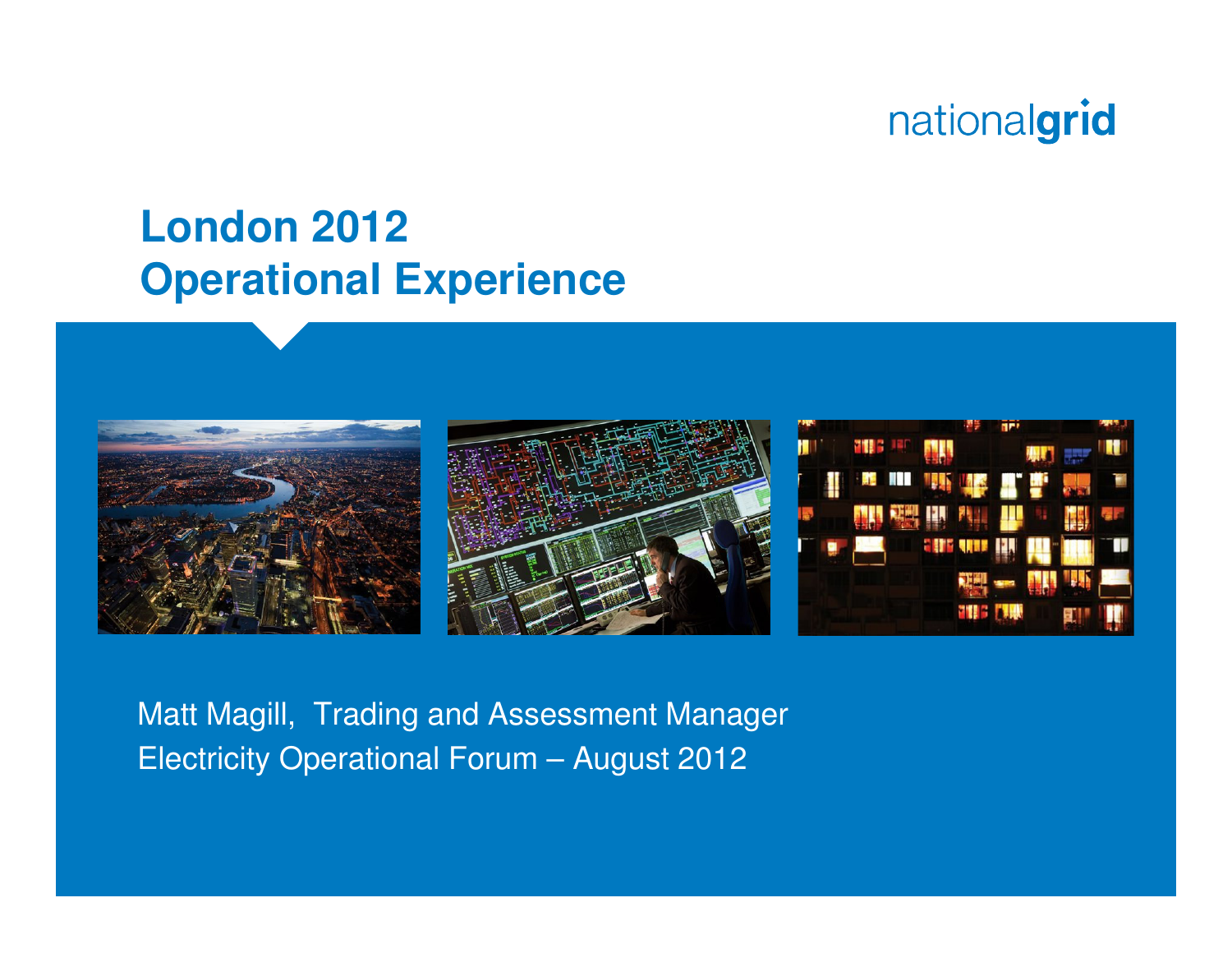

- After 7 Years in Preparation London 2012 was ready
	- ■26 Sports

**London 2012**

- 17,000 Athletes
- 205 Countries Represented
- 20,000 broadcasters, photographers and journalist bringing the games to an estimated 4 billion people worldwide
- The world was watching….. and so was Great Britain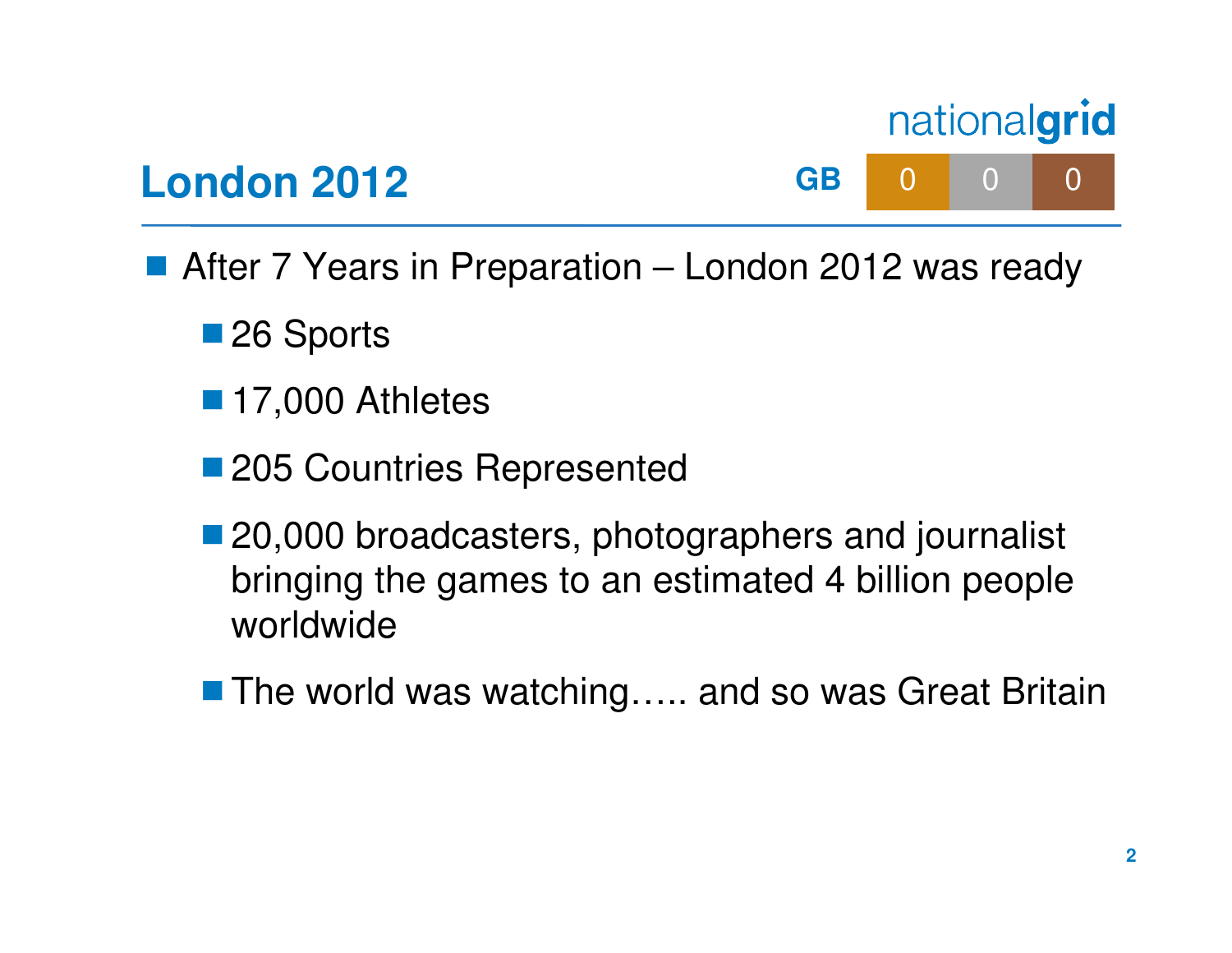**B** 0 0 0

**GB**

## **Opening Ceremony**



**Olympic Ceremony 05-Aug-11**

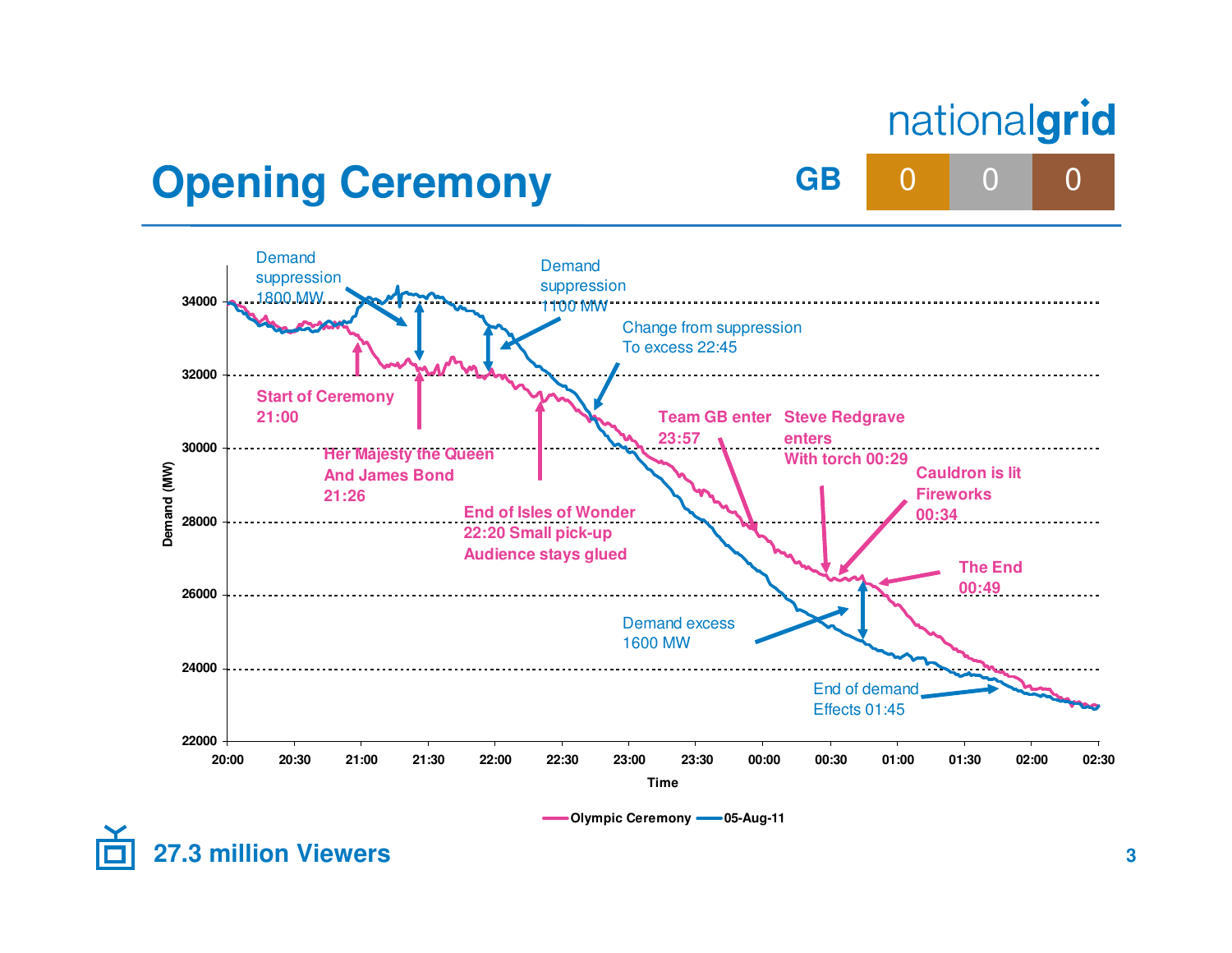7

8

**GB** <sup>11</sup>

#### **Day 8 - Super Saturday**

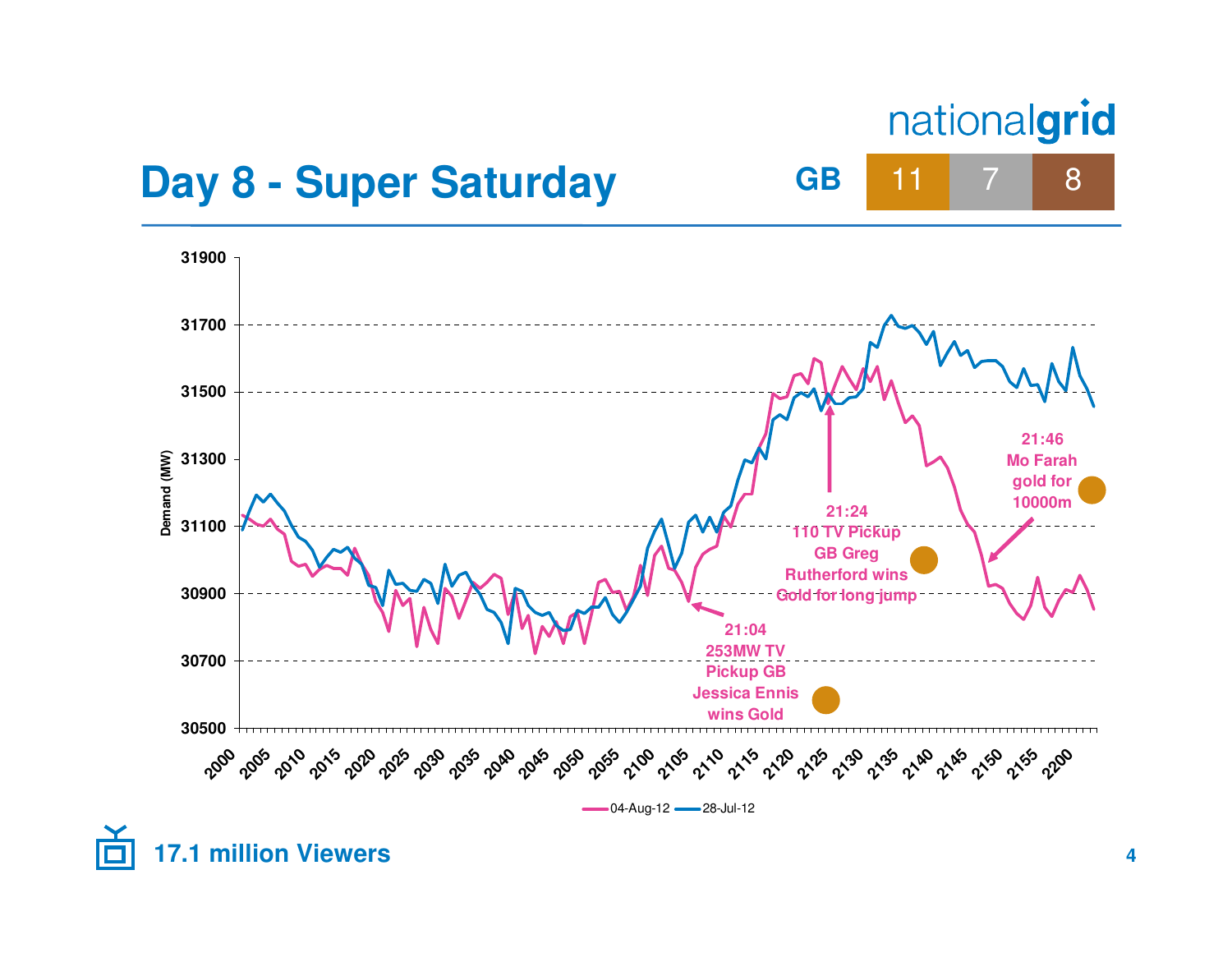

# **20 million Viewers for the 100m final**

**5**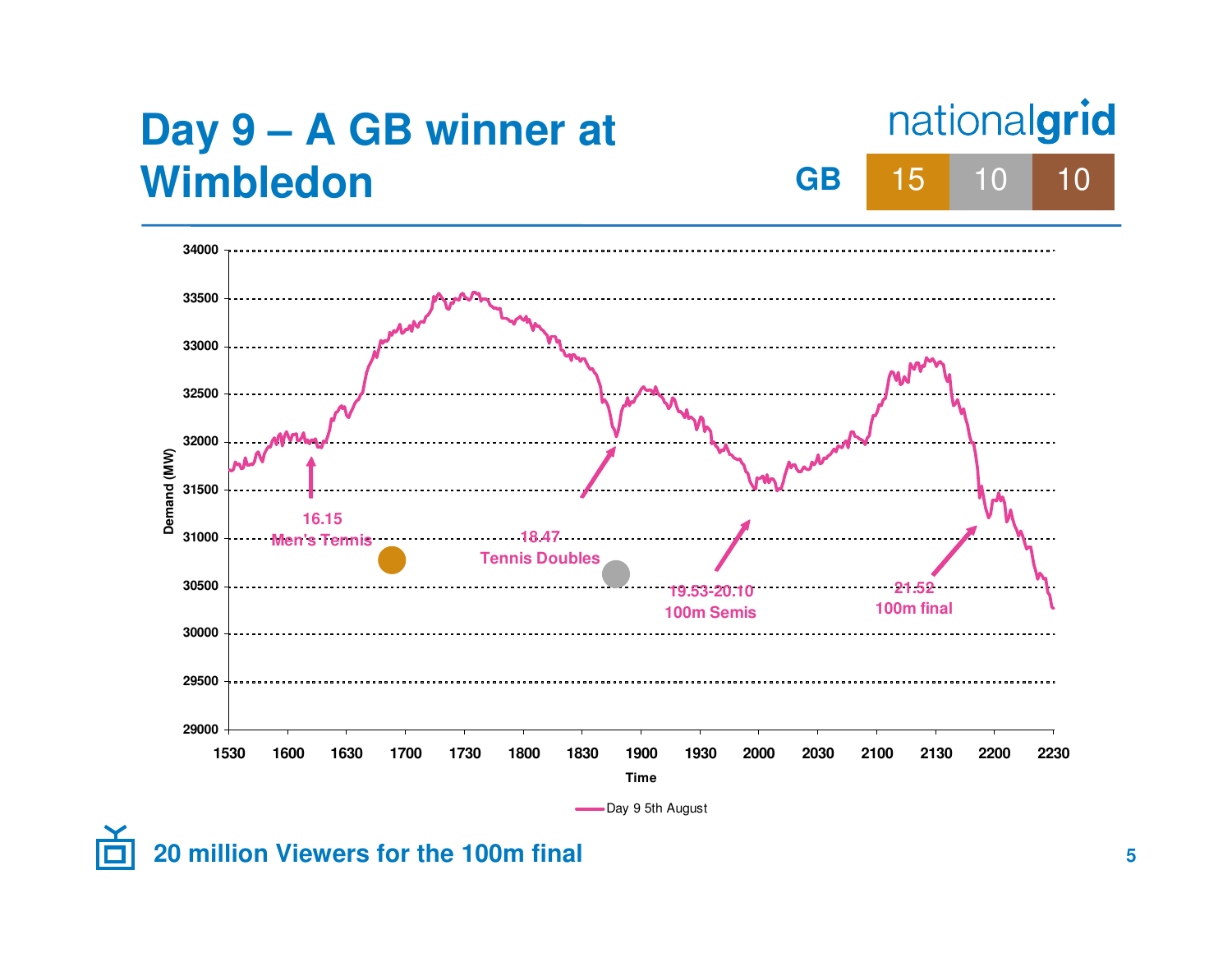<sup>27</sup> <sup>17</sup> <sup>19</sup>

**GB**

## **Closing Ceremony**

**26.3 million Viewers**



Closing Ceremony **- 16-Aug-09**